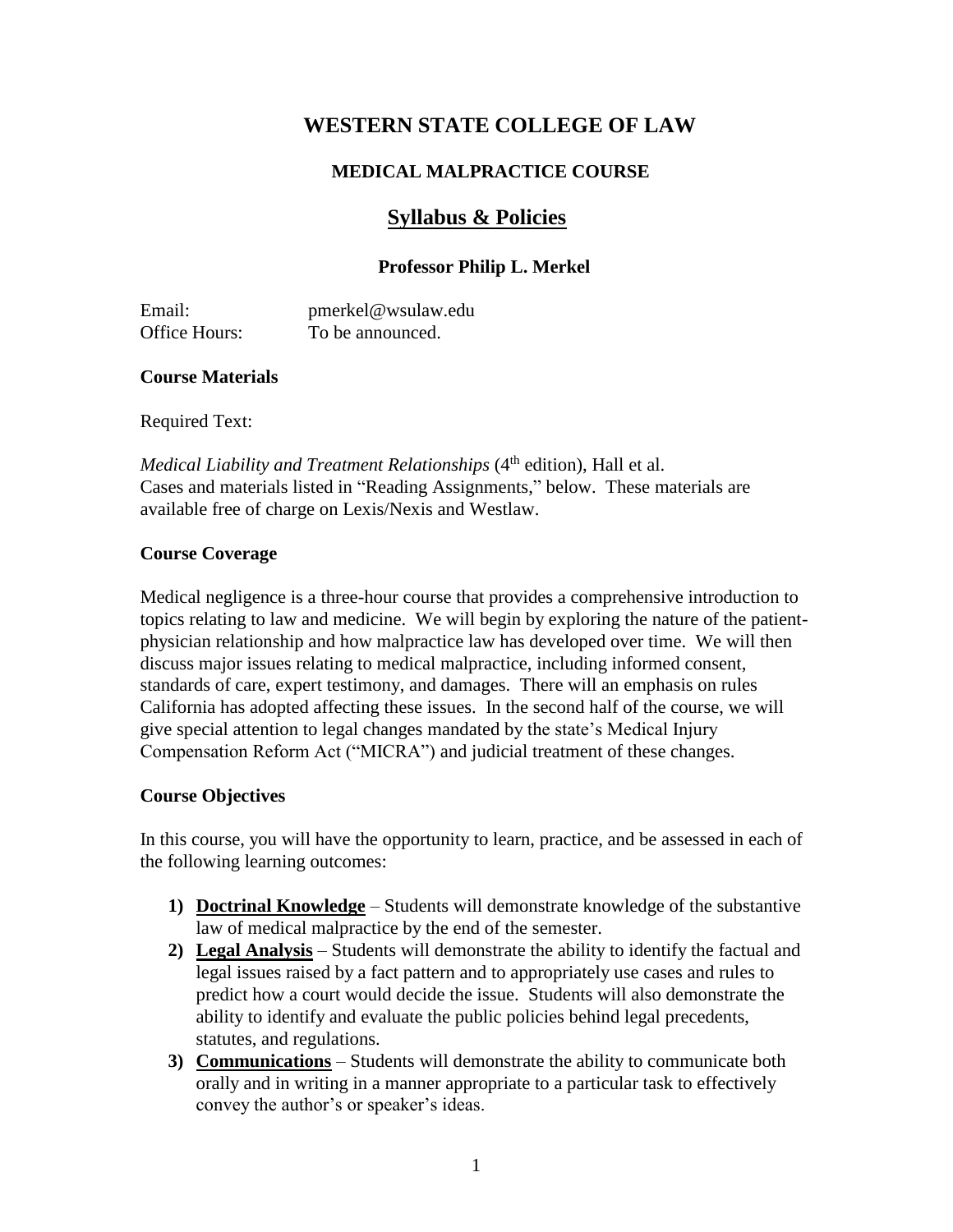**4) Client Sensitivity** – Students will demonstrate an awareness of client needs and goals, including being sensitive to client backgrounds and circumstances.

#### **Examinations and Grading**

Medical Malpractice is a graded course. Your grade will be based on the following: midterm examination (30%); class participation and attendance (15%); final examination (55%).

#### **Attendance and Participation**

# **PLEASE READ CAREFULLY**

Students must attend class regularly, prepare written case briefs and notes of non-case materials, and participate in discussions. There is no "free pass" policy for this course.

A student can be absent no more than **three** class sessions. If you are unprepared, this counts as an absence. **A student with absences more than the limit will receive a failing grade for the course.** You are responsible for keeping an accurate count of your absences.

#### **Promptness**

Classes will begin promptly at the scheduled time. Please be in your seat (logged in for any on-line meetings) for the start of class. Students who arrive late disrupt the learning process for others. If you are unavoidably late, please enter quietly and take the nearest empty seat. Once class begins, please do not leave the room unless there is an emergency or for medical reasons.

# **Cell Phones**

Please disable phones and **store them** before class begins.

# **Computers**

You may use a personal computer **for note taking or accessing assigned course materials only**. You may not browse the Internet, check email, etc. I may prohibit the use of personal computers if I determine computer use is interfering with the education process.

**If you intend to recite from materials on your computer, have the document open when discussion begins so as not to waste time in calling it up.**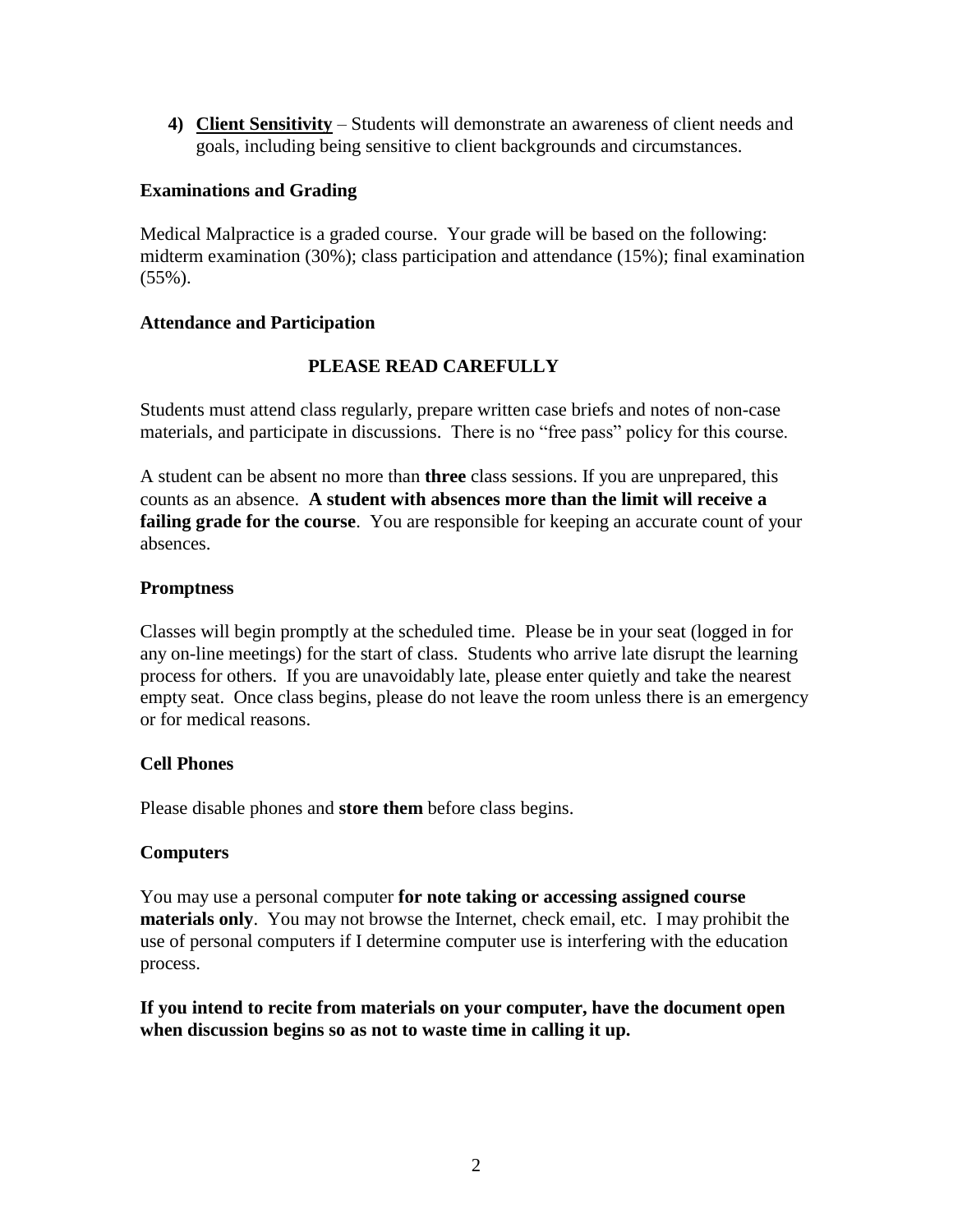# **Seating Chart**

I will send around a seating chart early in the semester. Please print your name legibly in the seat of your choosing. This will be your permanent seat. Because I randomly select students to recite, your seat choice will not enhance or reduce the likelihood of your being chosen.

# **Appointments**

Email me if you wish to make an appointment so we can find a convenient time.

# **Time Requirements for Class Preparation and the Study of Medical Malpractice**

ABA Standard 310 (b) (1) requires that students spend at least two hours of outside study time for every course credit hour. **This means you must devote** *at least six hours each week* **to study outside the classroom.** Your class preparation should include the following:

- Carefully read the assigned readings relating to the subject(s) to be covered in a specific class.
- Produce *detailed written briefs* of every assigned case and accumulate the briefs in a brief notebook. I may require you to provide me with a written copy of your brief notebook.
- Produce *detailed written summaries* of other assigned materials.
- Produce written answers to problems I may assign.
- Take the initiative to delve further into topics by doing outside study, especially on topics that interest you.
- Form study groups with classmates for the purpose of learning from one another.
- Visit the professor to discuss course materials and identify areas with which you are having difficulty.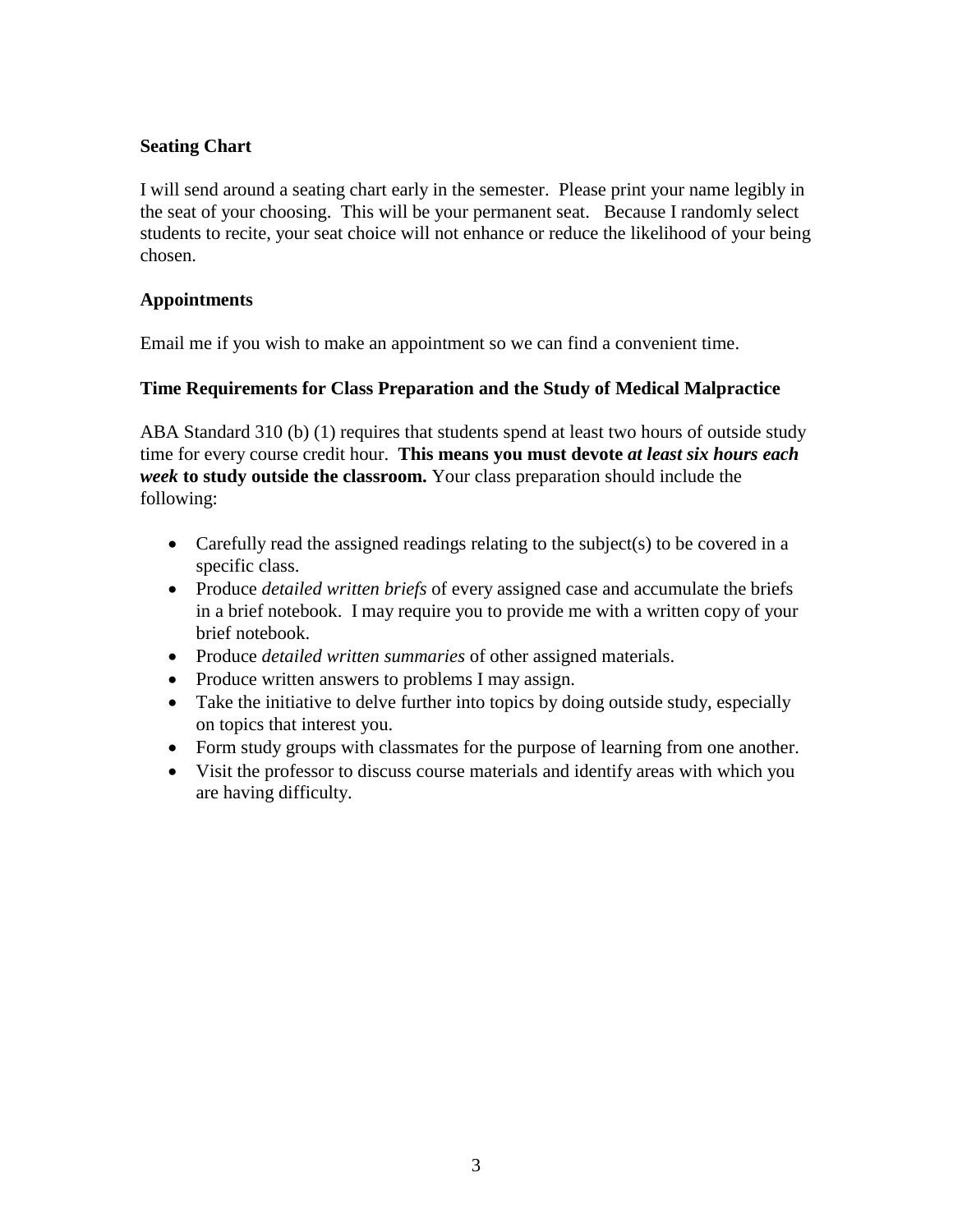#### **Reading Assignments**

The following assignments are from the required text and materials available on Lexis/Nexis or Westlaw. **Read the entire assignment before class for each week.**  You are responsible for the notes as well as the cases. Do not prepare written answers to problems unless I instruct you to do so.

| <b>Week</b>    | <b>Topics and Assignments</b>                                                                                                                                                                                    |
|----------------|------------------------------------------------------------------------------------------------------------------------------------------------------------------------------------------------------------------|
| $\mathbf{1}$   | Introduction to the course; history of medical malpractice;<br>nature of medical practice and judgment; policy goals. Text: 1-14,<br>$26 - 51$ .                                                                 |
| $\overline{2}$ | Is there a duty to treat? Text: $55-67$ , $69-95$ .                                                                                                                                                              |
| 3              | Creation and termination of the relationship; Text: 95-122,<br>Alexander v. Scripps Memorial Hospital La Jolla (2018) 23 Cal.<br>App. 5 <sup>th</sup> 206, 232 Cal. Rep. 3d 733.                                 |
| $\overline{4}$ | Confidentiality and HIPPA; Text: 163-194.                                                                                                                                                                        |
| 5              | Informed consent; Text: 194-239; Cobbs v. Grant (1972) 8 Cal. 3d<br>229, 104 Cal. Rep. 505.                                                                                                                      |
| 6              | Standards of care; Text: 293-312; 322-349; CACI 400, 501, 502.                                                                                                                                                   |
| 7              | Res ipsa loquitur, negligence per se; Text: 337-372; Elcome v.<br>Chin (2003) 110 Cal. App. 4 <sup>th</sup> 310, 1 Cal. Rep. 3d 631.                                                                             |
| 8              | Midterm examination.                                                                                                                                                                                             |
| 9              | Medical expert testimony; Text: 372-387; Code Civ. Proc. 2034,<br>Bonds v. Roy (1999) 20 Cal. 4 <sup>th</sup> 140, 83 Cal. Rep. 2d 289.                                                                          |
| 10             | Introduction to MICRA, application of provisions; Belton v.<br>Bowers (1999) 20 Cal. App. 4 <sup>th</sup> 928, 86 Cal. Rep. 2d 107;<br>Yates v. Pollock (1987) 194 Cal. App. 3rd 195, 239 Cal. Rep. 385.         |
| 11             | MICRA damages limits; Cal. Civ. Code 3333.1; Text: 462-466,<br>Barris v. Los Angeles (1999) 20 Cal. 4 <sup>th</sup> 101, 83 Cal. Rep. 2d 145;<br>Perry v. Shaw (1999) 88 Cal. App. 4th 658, 106 Cal. Rep. 2d 70. |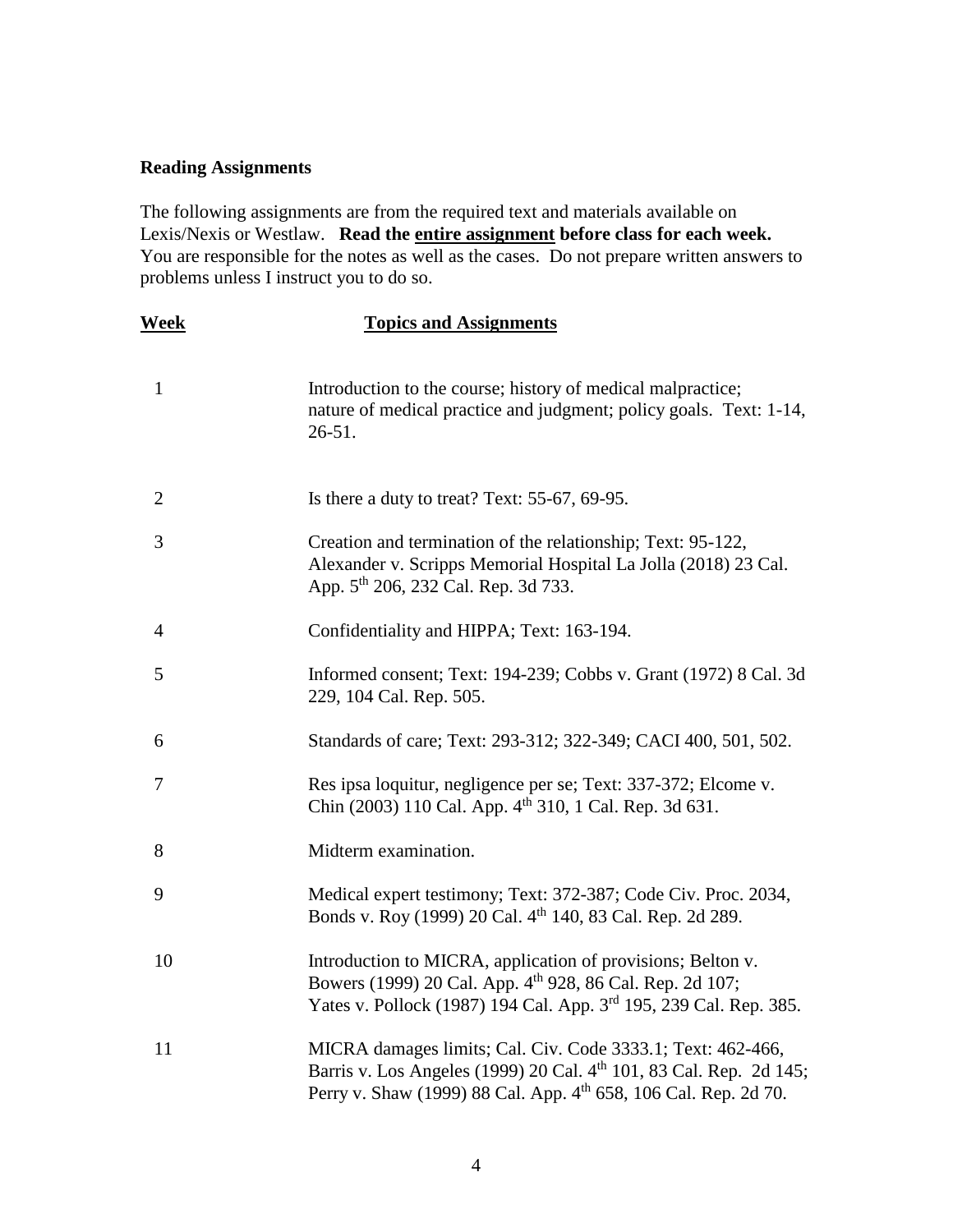| 12 | Collateral source rule; Cal. Civ. Code 3333.2, Cuevas v. Contra<br>Costa (2017) 11 Cal. App. 5 <sup>th</sup> 163, 217 Cal. Rep. 519; Periodic<br>Judgments, Cal. Code Civ. Proc. 667.7, Nguyen v. Los Angeles<br>County Harbor UCLA Medical Center (1995) 40 Cal. App. 4 <sup>th</sup><br>1433, 48 Cal. Rep. 2d 301.                                             |
|----|------------------------------------------------------------------------------------------------------------------------------------------------------------------------------------------------------------------------------------------------------------------------------------------------------------------------------------------------------------------|
| 13 | Statute of limitations; Cal. Code Civ. Proc. 340.5, Flores v.<br>Presbyterian Intercommunity Hospital (2016) 63 Cal. 4 <sup>th</sup> 75, 201<br>Cal. Rep. 3d 449; notice of intent to sue: Cal. Code Civ. Proc.<br>364(a), Kumari v. Hospital Committee for the Livermore-<br>Pleasanton Areas (2017) 13 Cal. App. 5 <sup>th</sup> 306, 220 Cal. Rep. 2d<br>435. |
| 14 | Arbitration agreements; Cal. Code Civ. Proc. 1295; Ruiz v.<br>v. Podolsky (2010) 50 Cal. 4 <sup>th</sup> 838, 114 Cal. Rep. 3d 263; attorney<br>fee limits, Bus. & Prof. Code 6146; medical malpractice reform,<br>Text: 531-539; course wrap-up.                                                                                                                |
| 15 | Reading week.                                                                                                                                                                                                                                                                                                                                                    |
| 16 | Final examination.                                                                                                                                                                                                                                                                                                                                               |

#### **DISABILITY SERVICES STATEMENT:**

Western State College of Law provides accommodations to qualified students with disabilities. The Disabilities Services Office assists qualified students with disabilities in acquiring reasonable and appropriate accommodations and in supporting equal access to services, programs, and activities at Western State College of Law.

To seek reasonable accommodations, a student must contact Senior Assistant Dean Donna Espinoza, Student Services Director and Disabilities Services Coordinator, whose office is in the Students Services Suite. Dean Espinoza's phone number and email address are: (714) 459-1117; [despinoza@wsulaw.edu.](mailto:despinoza@wsulaw.edu) When seeking accommodations, a student should notify Dean Espinoza of her or his specific limitations and, if known, her or his specific requested accommodations. Students who seek accommodations will be asked to supply medical documentation of the need for accommodation. Classroom accommodations are not retroactive, but are effective only upon the student sharing approved accommodations with the instructor or professor. Therefore, students are encouraged to request accommodations as early as feasible with Dean Espinoza to allow for time to gather necessary documentation. If you have a concern or complaint in this regard, please notify Dean Espinoza; or please notify Dean Allen Easley at **a a sleptify** was used or (714) 459-1168. Complaints will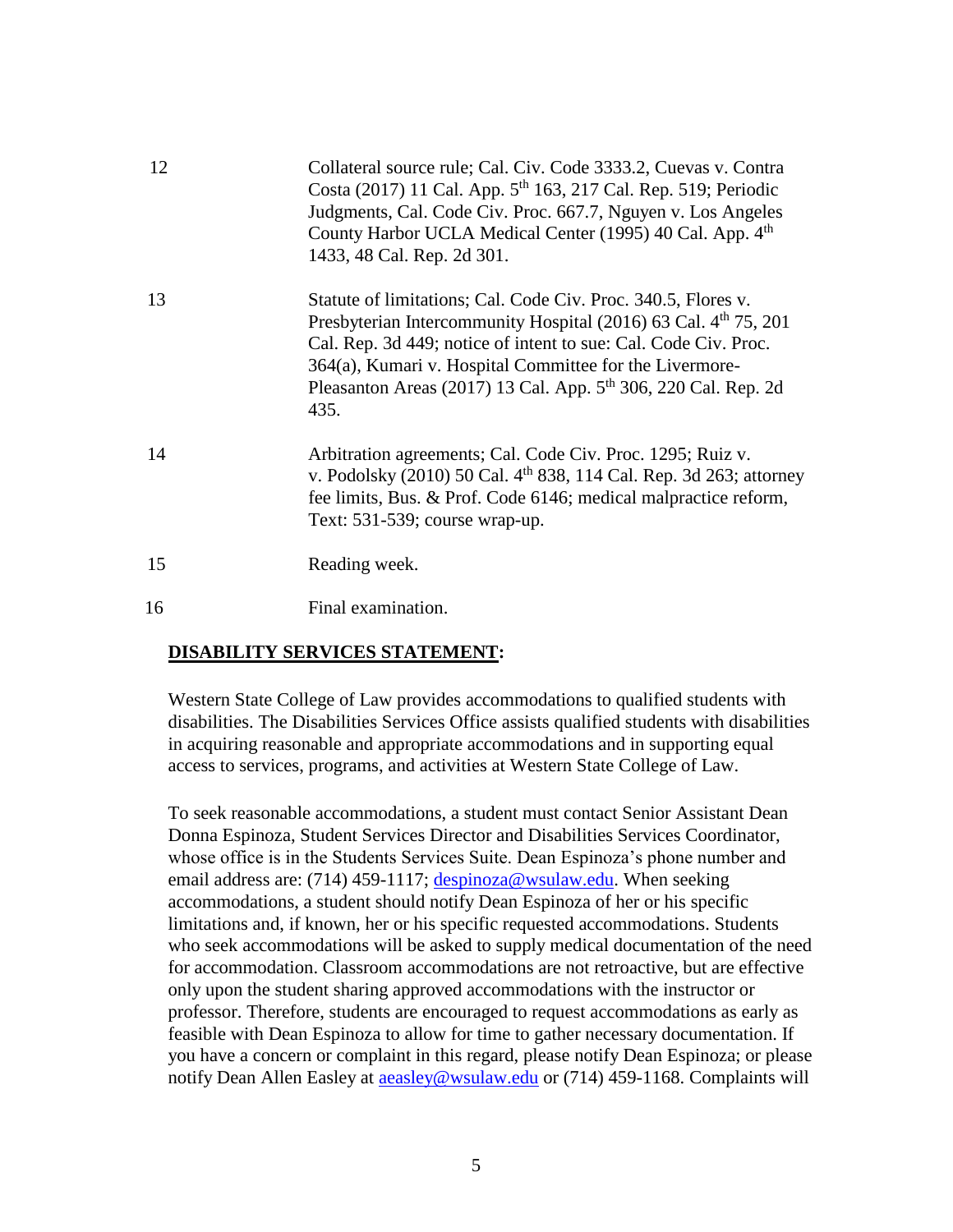be handled in accordance with the College of Law's "Policy against Discrimination and Harassment."

# **Western State College of Law – Programmatic Learning Outcomes**

**Western State College of Law's curriculum is designed so that every student achieves a level of competency prior to graduation in each of the eight Programmatic Learning Outcomes listed below:**

#### **(1) Doctrinal Knowledge**

Students will demonstrate knowledge of substantive and procedural law in the core curriculum subjects, including Contracts, Criminal Law, Criminal Procedure, Torts, Real Property, Business Association, Evidence, Civil Procedures, Constitutional Law, Estates, Community Property, Remedies, and Professional Responsibility.

# **(2) Practice Skills**

Students will demonstrate the development of other law practice skills. Each student's chosen outcomes within this category will be varied based on the student's particular interests, coursework and work experiences. They may include, but are not limited to, the following topics: oral presentation and advocacy; interviewing; counseling; client service and business development; negotiations, mediation, arbitration, or other alternate dispute resolution methods; advanced legal research and writing (excluding purely academic papers and the first four units earned in introductory first-year legal research and writing class); applied legal writing such as drafting contracts, pleadings, other legal instruments; law practice management or the use of technology in law practice; cultural competency; collaboration or project management; financial analysis, such as accounting, budgeting project management, and valuation; cost benefit analysis in administrative agencies; use of technology, data analyses, or predictive coding; business strategy and behavior; pre-trial preparation, fact investigation, such as discovery, e-discovery, motion practice, assessing evidence, or utilizing experts; trial practice; professional civility and applied ethics; a law clinic that includes a classroom component; or a legal externship that includes a classroom component.

# **(3) Legal Analysis**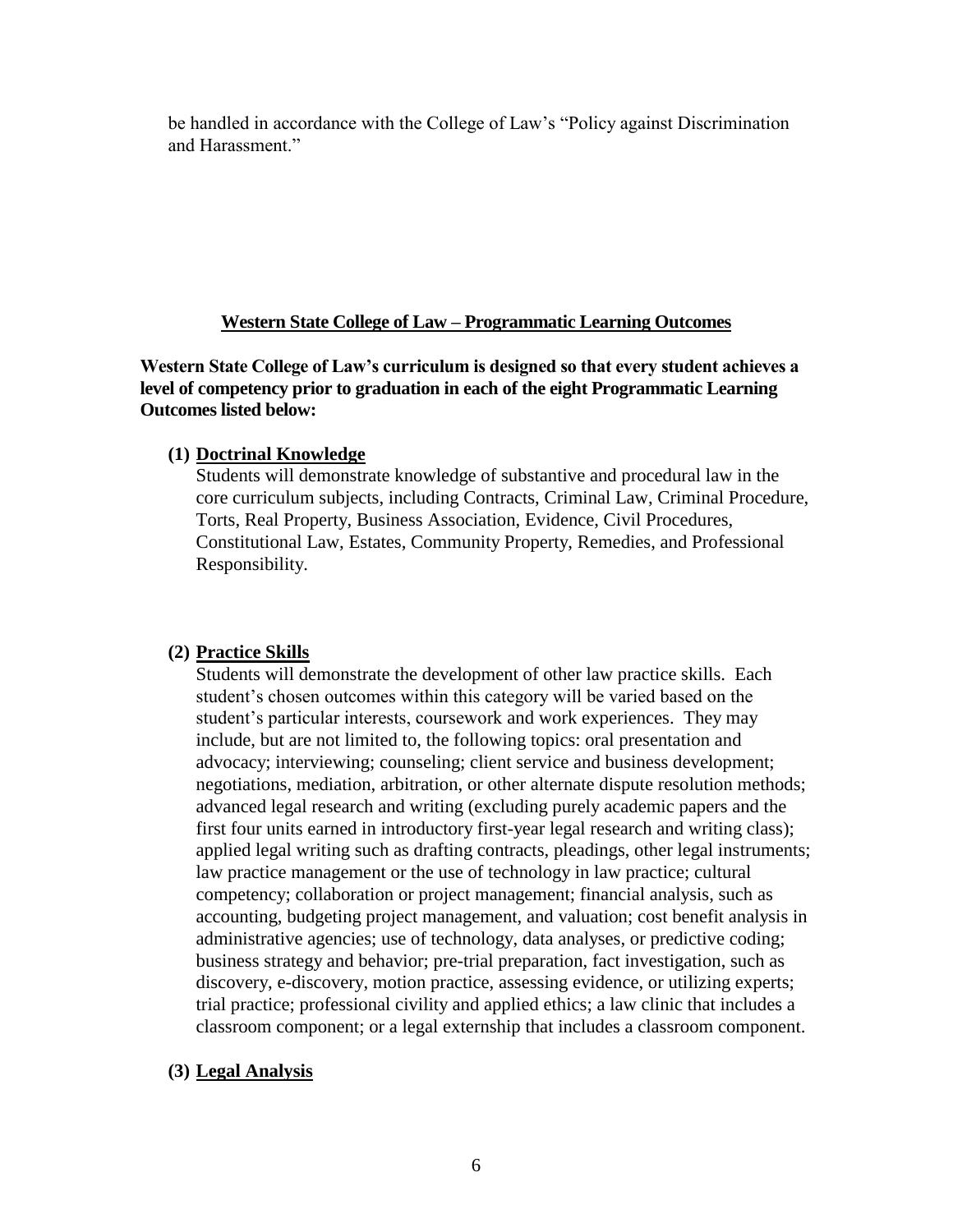Students will demonstrate the ability to identify the factual and legal issues implicated by a fact pattern and to appropriately use cases (including identifying the salient features of an appropriate precedent case, identifying legally significant similarities or differences between the precedent case and a fact pattern and explaining why those are legally significant) and rules (including the ability to connect legally significant facts in a fact pattern to the rule) to predict how a court would decide the issue. Students will also demonstrate the ability to identify and evaluate the public policies of a precedent case or rule, and be able to evaluate how public policy can impact the application of a rule to the legal issue.

#### **(4) Legal Research**

Students will demonstrate the ability to locate relevant legal authority using a variety of book and electronic resources, and to properly cite to such legal authority.

#### **(5) Communication**

Students will demonstrate the ability to communicate both orally and in writing in a manner appropriate to a particular task to effectively convey the author or speaker's ideas. This includes audience sensitivity in written and oral communication (the ability to adopt a tone, style and level of detail appropriate to the needs, knowledge and expertise of the audience); and written communication basic proficiency (the ability to use the conventions of grammar, spelling, punctuation, diction and usage appropriate to the task and sufficient to convey effectively the author's ideas).

#### **(6) Advocacy of Legal Argument**

Students will demonstrate the ability, in both oral and written formats, to evaluate the legal, economic and social strengths and weaknesses of a case and use case and statutory authority as well as public policy to persuade others. Making policybased arguments includes the ability to identify and evaluate the public policies of a precedent case or rule and their implications, and be able to assert such appropriate arguments to support a particular application or distinction of a precedent case to a legal controversy or a particular resolution of the application of a rule to the legal controversy.

#### **(7) Client Sensitivity and Cultural Competency**

Students will demonstrate an awareness of clients' needs and goals, including a sensitivity to clients' background and circumstances (including, but not limited to, socio-economic, gender, race, ethnicity, educational, disability and/or religious background(s)), the ability to make decisions that reflect an appropriate focus on those needs and goals, and awareness that cultural issues may affect the relevance of facts and application of the law.

#### **(8) Legal Ethics**